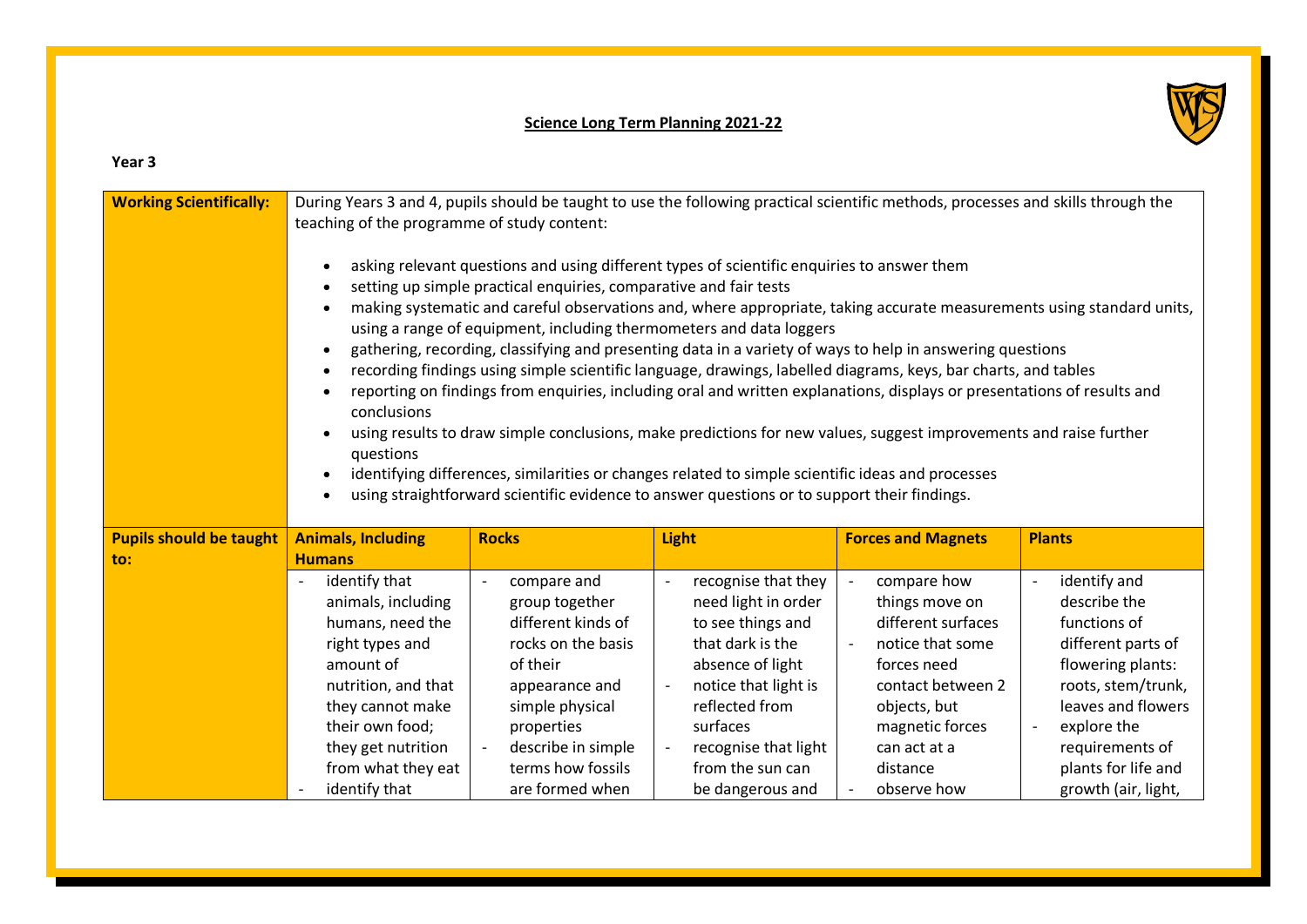**Year 4**

**Working Scientifically:** During Years 3 and 4, pupils should be taught to use the following practical scientific methods, processes and skills through the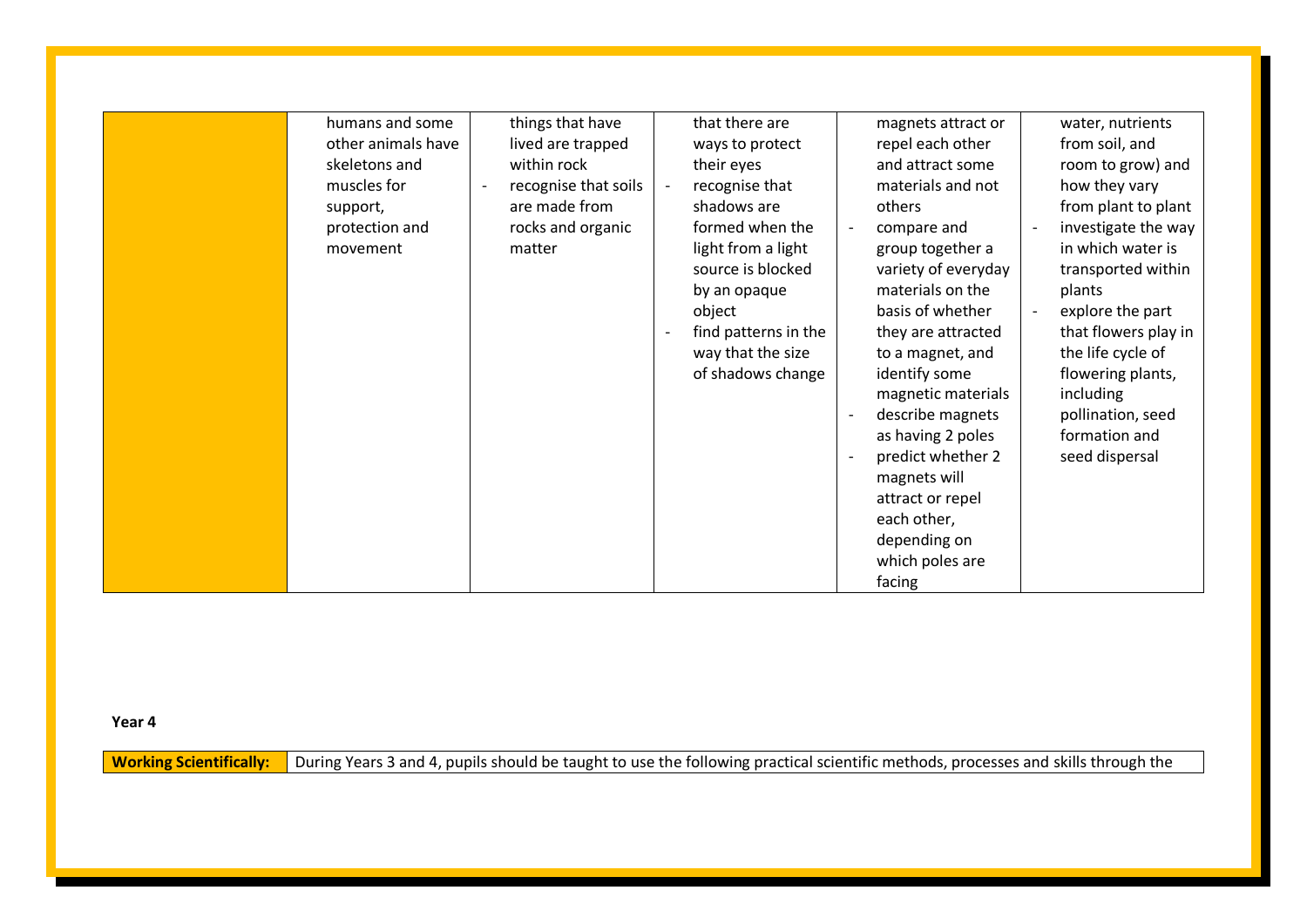|                                | teaching of the programme of study content:                                                                                                                                                                                                                                                                                                                                                                                                                                                                                                                                                                                                                                                                                                                                                                                                                                                                                                                                                                                                                                                 |                                               |                                                            |                                                              |                                                                    |  |
|--------------------------------|---------------------------------------------------------------------------------------------------------------------------------------------------------------------------------------------------------------------------------------------------------------------------------------------------------------------------------------------------------------------------------------------------------------------------------------------------------------------------------------------------------------------------------------------------------------------------------------------------------------------------------------------------------------------------------------------------------------------------------------------------------------------------------------------------------------------------------------------------------------------------------------------------------------------------------------------------------------------------------------------------------------------------------------------------------------------------------------------|-----------------------------------------------|------------------------------------------------------------|--------------------------------------------------------------|--------------------------------------------------------------------|--|
|                                | asking relevant questions and using different types of scientific enquiries to answer them<br>setting up simple practical enquiries, comparative and fair tests<br>making systematic and careful observations and, where appropriate, taking accurate measurements using standard units,<br>using a range of equipment, including thermometers and data loggers<br>gathering, recording, classifying and presenting data in a variety of ways to help in answering questions<br>$\bullet$<br>recording findings using simple scientific language, drawings, labelled diagrams, keys, bar charts, and tables<br>reporting on findings from enquiries, including oral and written explanations, displays or presentations of results and<br>conclusions<br>using results to draw simple conclusions, make predictions for new values, suggest improvements and raise further<br>questions<br>identifying differences, similarities or changes related to simple scientific ideas and processes<br>using straightforward scientific evidence to answer questions or to support their findings. |                                               |                                                            |                                                              |                                                                    |  |
| <b>Pupils should be taught</b> | <b>Living Things and Their</b>                                                                                                                                                                                                                                                                                                                                                                                                                                                                                                                                                                                                                                                                                                                                                                                                                                                                                                                                                                                                                                                              | <b>Animals, Including</b>                     | <b>States of Matter</b>                                    | <b>Sound</b>                                                 | <b>Electricity</b>                                                 |  |
| to:                            | <b>Habitats</b>                                                                                                                                                                                                                                                                                                                                                                                                                                                                                                                                                                                                                                                                                                                                                                                                                                                                                                                                                                                                                                                                             | <b>Humans</b>                                 |                                                            |                                                              |                                                                    |  |
|                                | recognise that<br>living things can be                                                                                                                                                                                                                                                                                                                                                                                                                                                                                                                                                                                                                                                                                                                                                                                                                                                                                                                                                                                                                                                      | describe the<br>$\sim$<br>simple functions of | compare and<br>$\overline{\phantom{a}}$<br>group materials | identify how<br>$\overline{\phantom{a}}$<br>sounds are made, | identify common<br>$\overline{\phantom{a}}$<br>appliances that run |  |
|                                | grouped in a                                                                                                                                                                                                                                                                                                                                                                                                                                                                                                                                                                                                                                                                                                                                                                                                                                                                                                                                                                                                                                                                                | the basic parts of                            | together,                                                  | associating some                                             | on electricity                                                     |  |
|                                | variety of ways                                                                                                                                                                                                                                                                                                                                                                                                                                                                                                                                                                                                                                                                                                                                                                                                                                                                                                                                                                                                                                                                             | the digestive                                 | according to                                               | of them with                                                 | construct a simple                                                 |  |
|                                | explore and use<br>$\overline{\phantom{a}}$                                                                                                                                                                                                                                                                                                                                                                                                                                                                                                                                                                                                                                                                                                                                                                                                                                                                                                                                                                                                                                                 | system in humans                              | whether they are                                           | something                                                    | series electrical                                                  |  |
|                                | classification keys                                                                                                                                                                                                                                                                                                                                                                                                                                                                                                                                                                                                                                                                                                                                                                                                                                                                                                                                                                                                                                                                         | identify the                                  | solids, liquids or                                         | vibrating                                                    | circuit, identifying                                               |  |
|                                | to help group,                                                                                                                                                                                                                                                                                                                                                                                                                                                                                                                                                                                                                                                                                                                                                                                                                                                                                                                                                                                                                                                                              | different types of                            | gases                                                      | recognise that                                               | and naming its                                                     |  |
|                                | identify and name                                                                                                                                                                                                                                                                                                                                                                                                                                                                                                                                                                                                                                                                                                                                                                                                                                                                                                                                                                                                                                                                           | teeth in humans                               | observe that some                                          | vibrations from                                              | basic parts,                                                       |  |
|                                | a variety of living                                                                                                                                                                                                                                                                                                                                                                                                                                                                                                                                                                                                                                                                                                                                                                                                                                                                                                                                                                                                                                                                         | and their simple                              | materials change                                           | sounds travel                                                | including cells,                                                   |  |
|                                | things in their local                                                                                                                                                                                                                                                                                                                                                                                                                                                                                                                                                                                                                                                                                                                                                                                                                                                                                                                                                                                                                                                                       | functions                                     | state when they                                            | through a medium                                             | wires, bulbs,                                                      |  |
|                                | and wider                                                                                                                                                                                                                                                                                                                                                                                                                                                                                                                                                                                                                                                                                                                                                                                                                                                                                                                                                                                                                                                                                   | construct and                                 | are heated or                                              | to the ear                                                   | switches and                                                       |  |
|                                | environment                                                                                                                                                                                                                                                                                                                                                                                                                                                                                                                                                                                                                                                                                                                                                                                                                                                                                                                                                                                                                                                                                 | interpret a variety                           | cooled, and                                                | find patterns                                                | buzzers                                                            |  |
|                                | recognise that                                                                                                                                                                                                                                                                                                                                                                                                                                                                                                                                                                                                                                                                                                                                                                                                                                                                                                                                                                                                                                                                              | of food chains,                               | measure or                                                 | between the pitch                                            | identify whether or                                                |  |
|                                | environments can                                                                                                                                                                                                                                                                                                                                                                                                                                                                                                                                                                                                                                                                                                                                                                                                                                                                                                                                                                                                                                                                            | identifying                                   | research the                                               | of a sound and                                               | not a lamp will                                                    |  |
|                                | change and that                                                                                                                                                                                                                                                                                                                                                                                                                                                                                                                                                                                                                                                                                                                                                                                                                                                                                                                                                                                                                                                                             | producers,                                    | temperature at                                             | features of the                                              | light in a simple                                                  |  |
|                                | this can sometimes                                                                                                                                                                                                                                                                                                                                                                                                                                                                                                                                                                                                                                                                                                                                                                                                                                                                                                                                                                                                                                                                          | predators and prey                            | which this happens                                         | object that                                                  | series circuit,                                                    |  |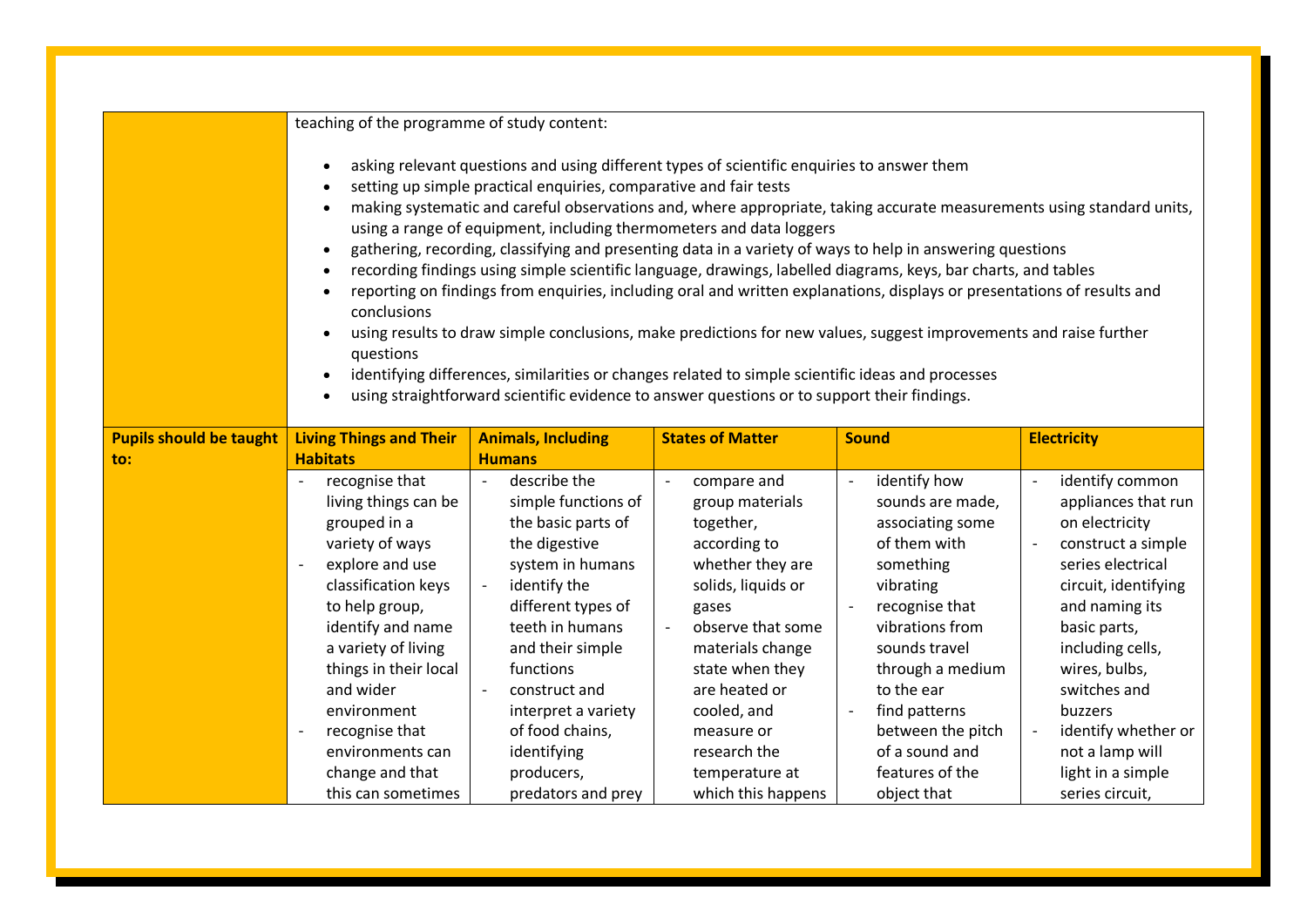| pose dangers to | in degrees Celsius                            | produced it                                | based on whether     |
|-----------------|-----------------------------------------------|--------------------------------------------|----------------------|
| living things   | $(^{\circ}C)$                                 | find patterns<br>$\overline{\phantom{a}}$  | or not the lamp is   |
|                 | identify the part<br>$\overline{\phantom{a}}$ | between the                                | part of a complete   |
|                 | played by                                     | volume of a sound                          | loop with a battery  |
|                 | evaporation and                               | and the strength of                        | recognise that a     |
|                 | condensation in                               | the vibrations that                        | switch opens and     |
|                 | the water cycle                               | produced it                                | closes a circuit and |
|                 | and associate the                             | recognise that<br>$\overline{\phantom{a}}$ | associate this with  |
|                 | rate of evaporation                           | sounds get fainter                         | whether or not a     |
|                 | with temperature                              | as the distance                            | lamp lights in a     |
|                 |                                               | from the sound                             | simple series        |
|                 |                                               | source increases                           | circuit              |
|                 |                                               |                                            | recognise some       |
|                 |                                               |                                            | common               |
|                 |                                               |                                            | conductors and       |
|                 |                                               |                                            | insulators, and      |
|                 |                                               |                                            | associate metals     |
|                 |                                               |                                            | with being good      |
|                 |                                               |                                            | conductors           |
|                 |                                               |                                            |                      |

## **Year 5**

| <b>Working Scientifically:</b> | During Years 5 and 6, pupils should be taught to use the following practical scientific methods, processes and skills through the<br>teaching of the programme of study content: |
|--------------------------------|----------------------------------------------------------------------------------------------------------------------------------------------------------------------------------|
|                                | planning different types of scientific enquiries to answer questions, including recognising and controlling variables where<br>necessary                                         |
|                                | taking measurements, using a range of scientific equipment, with increasing accuracy and precision, taking repeat<br>readings when appropriate                                   |
|                                | recording data and results of increasing complexity using scientific diagrams and labels, classification keys, tables, scatter<br>graphs, bar and line graphs                    |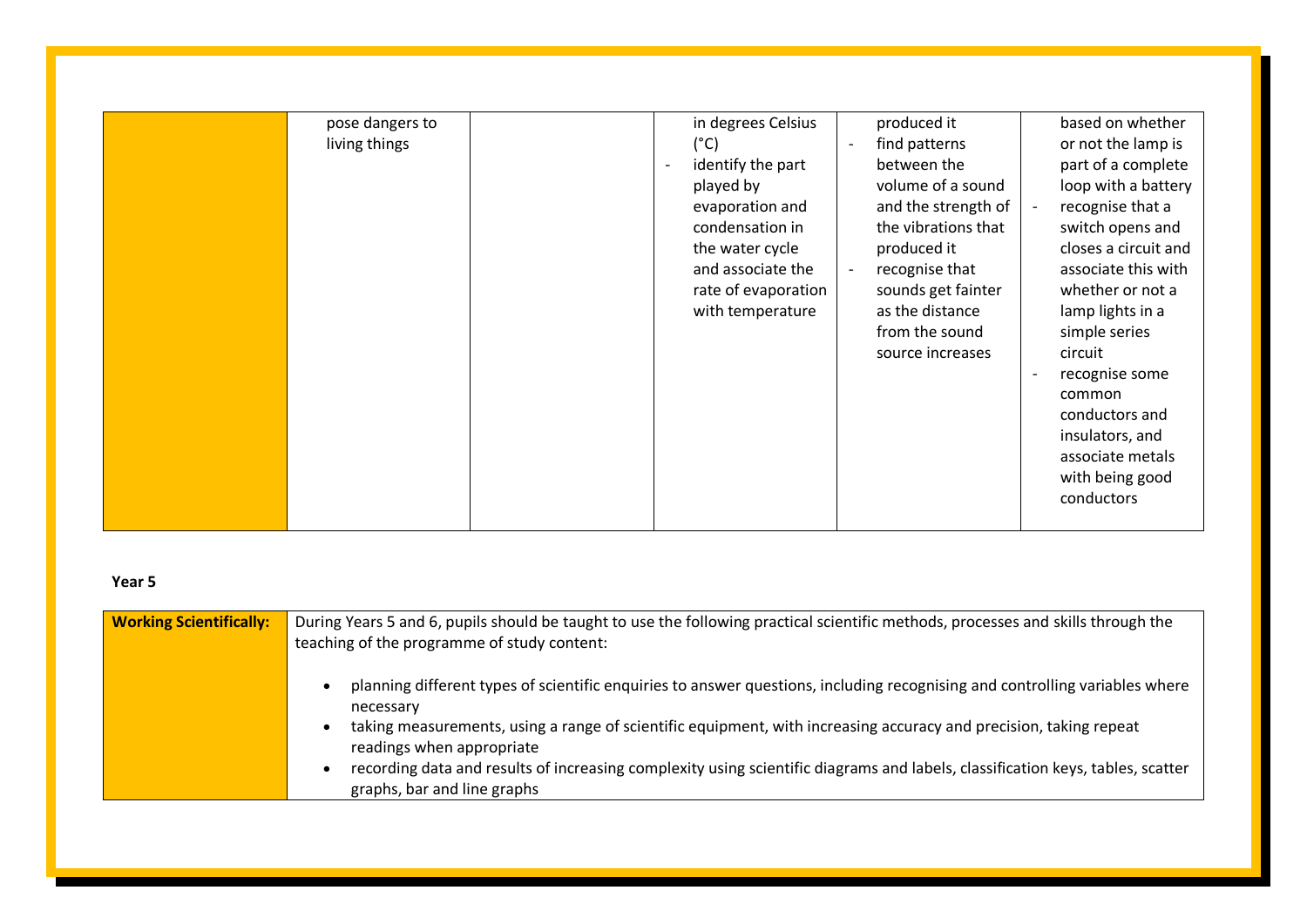|                                | using test results to make predictions to set up further comparative and fair tests<br>$\bullet$<br>reporting and presenting findings from enquiries, including conclusions, causal relationships and explanations of and a<br>degree of trust in results, in oral and written forms such as displays and other presentations<br>identifying scientific evidence that has been used to support or refute ideas or arguments<br>$\bullet$ |                                                                           |                                                                                                                                                                                                                                                                                                                                                                                                                                                                                          |                                                                                                                                                                                                                                                                                                                                                                                                                                                               |                                                                                                                                                                                                                                                                                                                                                                                                                                  |
|--------------------------------|------------------------------------------------------------------------------------------------------------------------------------------------------------------------------------------------------------------------------------------------------------------------------------------------------------------------------------------------------------------------------------------------------------------------------------------|---------------------------------------------------------------------------|------------------------------------------------------------------------------------------------------------------------------------------------------------------------------------------------------------------------------------------------------------------------------------------------------------------------------------------------------------------------------------------------------------------------------------------------------------------------------------------|---------------------------------------------------------------------------------------------------------------------------------------------------------------------------------------------------------------------------------------------------------------------------------------------------------------------------------------------------------------------------------------------------------------------------------------------------------------|----------------------------------------------------------------------------------------------------------------------------------------------------------------------------------------------------------------------------------------------------------------------------------------------------------------------------------------------------------------------------------------------------------------------------------|
| <b>Pupils should be taught</b> | <b>Living Things and Their</b>                                                                                                                                                                                                                                                                                                                                                                                                           | <b>Animals, Including</b>                                                 | <b>Properties and</b>                                                                                                                                                                                                                                                                                                                                                                                                                                                                    | <b>Earth and Space</b>                                                                                                                                                                                                                                                                                                                                                                                                                                        | <b>Forces</b>                                                                                                                                                                                                                                                                                                                                                                                                                    |
| to:                            | <b>Habitats</b>                                                                                                                                                                                                                                                                                                                                                                                                                          | <b>Humans</b>                                                             | <b>Changes of Materials</b>                                                                                                                                                                                                                                                                                                                                                                                                                                                              |                                                                                                                                                                                                                                                                                                                                                                                                                                                               |                                                                                                                                                                                                                                                                                                                                                                                                                                  |
|                                | describe the<br>$\overline{a}$<br>differences in the<br>life cycles of a<br>mammal, an<br>amphibian, an<br>insect and a bird<br>describe the life<br>process of<br>reproduction in<br>some plants and<br>animals                                                                                                                                                                                                                         | describe the<br>$\blacksquare$<br>changes as humans<br>develop to old age | compare and<br>$\sim$<br>group together<br>everyday materials<br>on the basis of<br>their properties,<br>including their<br>hardness,<br>solubility,<br>transparency,<br>conductivity<br>(electrical and<br>thermal), and<br>response to<br>magnets<br>know that some<br>$\blacksquare$<br>materials will<br>dissolve in liquid to<br>form a solution,<br>and describe how<br>to recover a<br>substance from a<br>solution<br>use knowledge of<br>solids, liquids and<br>gases to decide | describe the<br>$\overline{\phantom{a}}$<br>movement of the<br>Earth and other<br>planets relative to<br>the sun in the solar<br>system<br>describe the<br>movement of the<br>moon relative to<br>the Earth<br>describe the sun,<br>$\overline{\phantom{a}}$<br>Earth and moon as<br>approximately<br>spherical bodies<br>use the idea of the<br>Earth's rotation to<br>explain day and<br>night and the<br>apparent<br>movement of the<br>sun across the sky | explain that<br>unsupported<br>objects fall<br>towards the Earth<br>because of the<br>force of gravity<br>acting between the<br>Earth and the<br>falling object<br>identify the effects<br>of air resistance,<br>water resistance<br>and friction, that<br>act between<br>moving surfaces<br>recognise that<br>some mechanisms<br>including levers,<br>pulleys and gears<br>allow a smaller<br>force to have a<br>greater effect |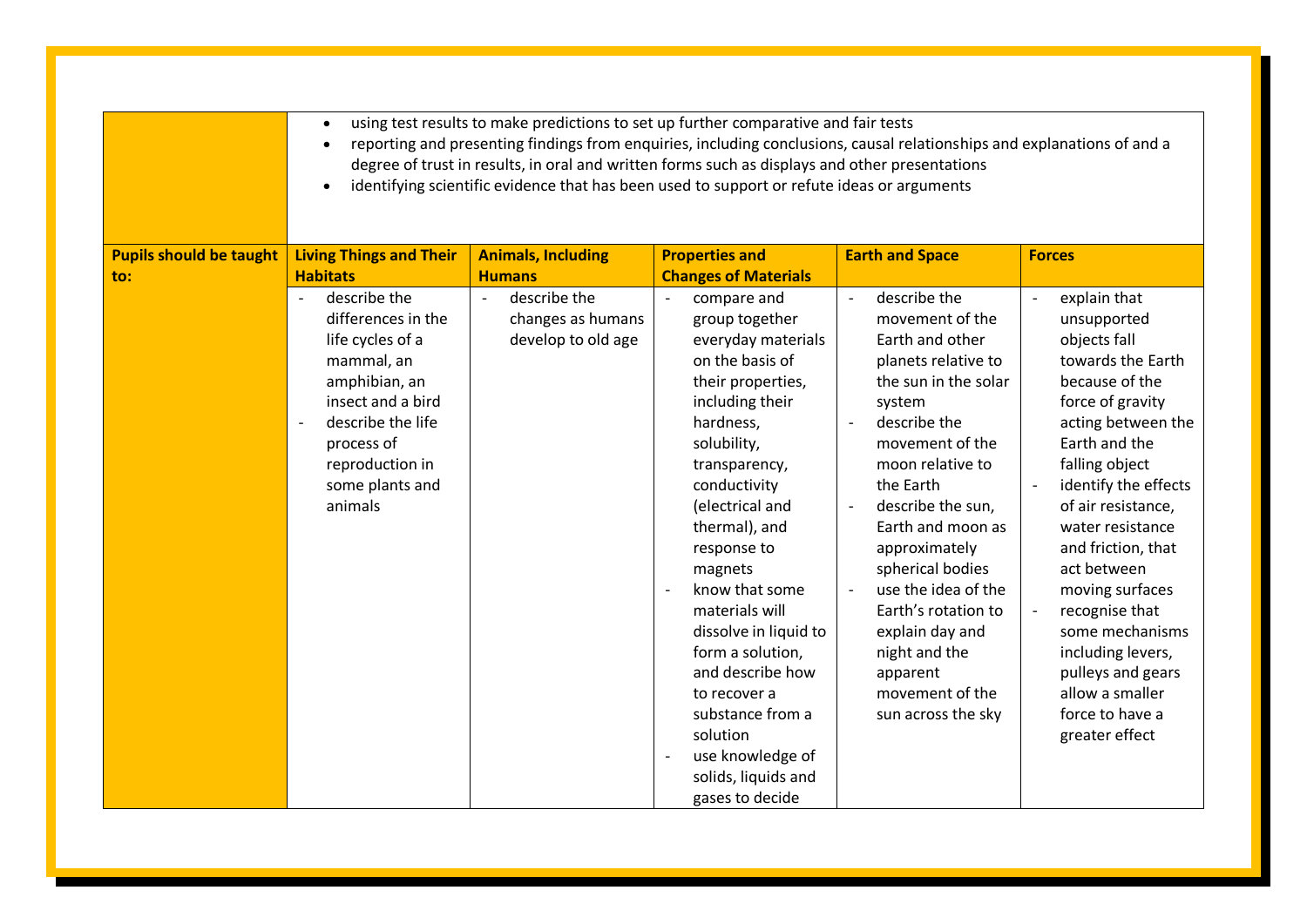|  | how mixtures                    |
|--|---------------------------------|
|  | might be                        |
|  | separated,                      |
|  | including through               |
|  | filtering, sieving              |
|  | and evaporating                 |
|  | give reasons,<br>$\blacksquare$ |
|  | based on evidence               |
|  | from comparative                |
|  | and fair tests, for             |
|  | the particular uses             |
|  | of everyday                     |
|  | materials,                      |
|  | including metals,               |
|  | wood and plastic                |
|  | demonstrate that<br>$\sim$      |
|  | dissolving, mixing              |
|  | and changes of                  |
|  | state are reversible            |
|  | changes                         |
|  | explain that some<br>$\Box$     |
|  | changes result in               |
|  | the formation of                |
|  | new materials, and              |
|  | that this kind of               |
|  | change is not                   |
|  | usually reversible,             |
|  | including changes               |
|  | associated with                 |
|  | burning and the                 |
|  | action of acid on               |
|  | bicarbonate of                  |
|  |                                 |
|  | soda                            |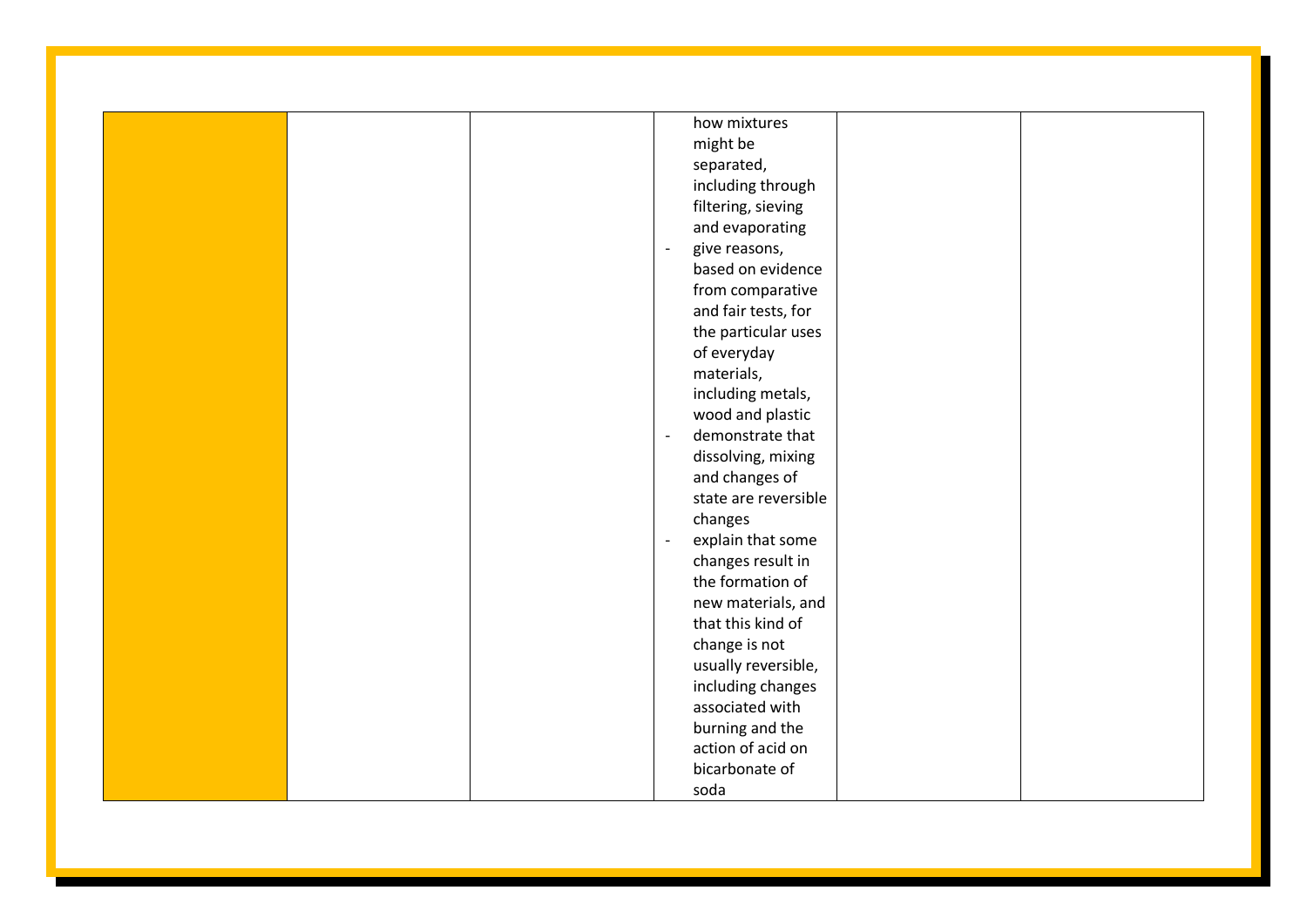## **Year 6**

| <b>Working Scientifically:</b>        | During Years 5 and 6, pupils should be taught to use the following practical scientific methods, processes and skills through the<br>teaching of the programme of study content:<br>planning different types of scientific enquiries to answer questions, including recognising and controlling variables where<br>necessary<br>taking measurements, using a range of scientific equipment, with increasing accuracy and precision, taking repeat<br>readings when appropriate<br>recording data and results of increasing complexity using scientific diagrams and labels, classification keys, tables, scatter<br>graphs, bar and line graphs<br>using test results to make predictions to set up further comparative and fair tests<br>reporting and presenting findings from enquiries, including conclusions, causal relationships and explanations of and a<br>$\bullet$<br>degree of trust in results, in oral and written forms such as displays and other presentations<br>identifying scientific evidence that has been used to support or refute ideas or arguments<br>$\bullet$ |                                                                                                                                                                                                                                                            |                                                                                                                                                                                                                                                                                                        |                                                                                                                                                                                                                                                                        |                                                                                                                                                                                                                                                           |
|---------------------------------------|---------------------------------------------------------------------------------------------------------------------------------------------------------------------------------------------------------------------------------------------------------------------------------------------------------------------------------------------------------------------------------------------------------------------------------------------------------------------------------------------------------------------------------------------------------------------------------------------------------------------------------------------------------------------------------------------------------------------------------------------------------------------------------------------------------------------------------------------------------------------------------------------------------------------------------------------------------------------------------------------------------------------------------------------------------------------------------------------|------------------------------------------------------------------------------------------------------------------------------------------------------------------------------------------------------------------------------------------------------------|--------------------------------------------------------------------------------------------------------------------------------------------------------------------------------------------------------------------------------------------------------------------------------------------------------|------------------------------------------------------------------------------------------------------------------------------------------------------------------------------------------------------------------------------------------------------------------------|-----------------------------------------------------------------------------------------------------------------------------------------------------------------------------------------------------------------------------------------------------------|
| <b>Pupils should be taught</b><br>to: | <b>Living Things and their</b><br><b>Habitats</b>                                                                                                                                                                                                                                                                                                                                                                                                                                                                                                                                                                                                                                                                                                                                                                                                                                                                                                                                                                                                                                           | <b>Animals Including</b><br><b>Humans</b>                                                                                                                                                                                                                  | <b>Evolution and</b><br><b>Inheritance</b>                                                                                                                                                                                                                                                             | <b>Light</b>                                                                                                                                                                                                                                                           | <b>Electricity</b>                                                                                                                                                                                                                                        |
|                                       | describe how living<br>things are<br>classified into<br>broad groups<br>according to<br>common<br>observable<br>characteristics and<br>based on<br>similarities and<br>differences,<br>including micro-<br>organisms, plants                                                                                                                                                                                                                                                                                                                                                                                                                                                                                                                                                                                                                                                                                                                                                                                                                                                                | identify and name<br>the main parts of<br>the human<br>circulatory system,<br>and describe the<br>functions of the<br>heart, blood<br>vessels and blood<br>recognise the<br>impact of diet,<br>exercise, drugs and<br>lifestyle on the way<br>their bodies | recognise that<br>$\overline{\phantom{a}}$<br>living things have<br>changed over time<br>and that fossils<br>provide<br>information about<br>living things that<br>inhabited the Earth<br>millions of years<br>ago<br>recognise that<br>$\overline{\phantom{a}}$<br>living things<br>produce offspring | recognise that light<br>appears to travel in<br>straight lines<br>use the idea that<br>light travels in<br>straight lines to<br>explain that<br>objects are seen<br>because they give<br>out or reflect light<br>into the eye<br>explain that we see<br>things because | associate the<br>brightness of a<br>lamp or the<br>volume of a buzzer<br>with the number<br>and voltage of cells<br>used in the circuit<br>compare and give<br>reasons for<br>variations in how<br>components<br>function, including<br>the brightness of |